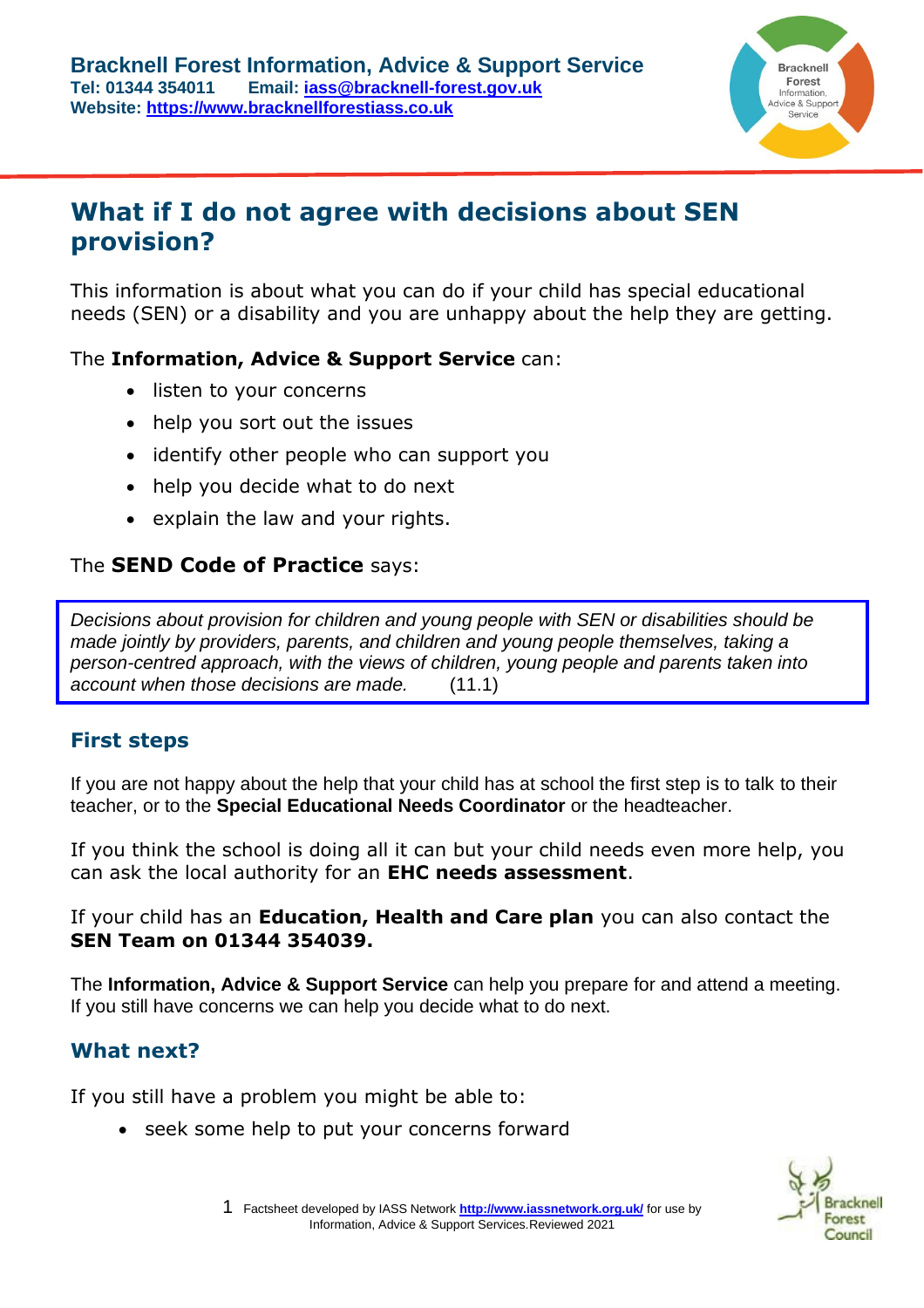

- make a complaint
- ask for independent disagreement resolution or mediation
- appeal against a decision.

The **Information, Advice & Support Service** can tell you more about each of these and help you decide what to do.

# **Seeking help**

It might be helpful to ask a friend or relative to attend a meeting with you. It is a good idea to keep notes or have records of what the school has done and has told you.

The **Information, Advice & Support Service** can give you impartial information and advice about possible ways forward.

The Information, Advice & Support Service might also be able or tell you about other local or national groups that provide information and advice.

# **Making a complaint**

If you think that the school, college or Bracknell Forest Council could do more, you can complain using their complaints procedure. They will send you a form if you ask for it. You will usually need to:

- have tried to resolve your complaint by speaking to the right people
- put your complaint in writing, using the word 'complaint'
- be clear about all the issues you want resolved
- state what you want to happen
- give a reasonable time by which you would like a response.

If you are not happy with the outcome of making a complaint or feel that it has not been dealt with properly. The **Information, Advice & Support Service** can give you information on what to do next.

You can find out more about complaints procedures in the **[SEND Code of](https://www.gov.uk/government/publications/send-code-of-practice-0-to-25)  [Practice](https://www.gov.uk/government/publications/send-code-of-practice-0-to-25)** sections 11.2 and 11.67 to 11.111. If you want help to understand the different procedures, or advice on which to use, please contact the **Information, Advice & Support Service.**

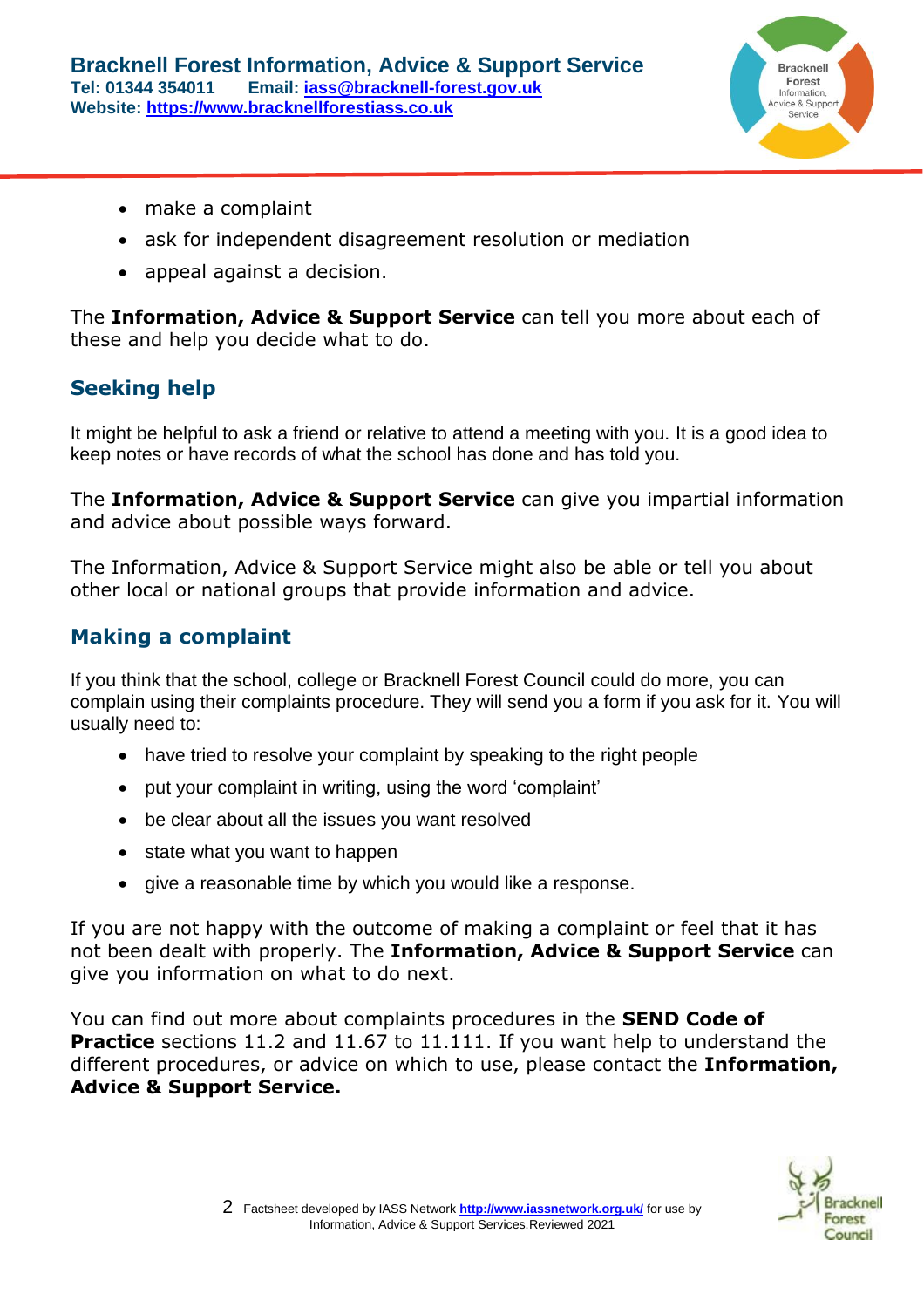

# **Disagreement resolution**

Many disagreements can be sorted out by talking with the school, college, local authority, or, for health services, the Clinical Commissioning Group.

#### The **[SEND Code of Practice](https://www.gov.uk/government/publications/send-code-of-practice-0-to-25)** says:

*Decisions about provision for children and young people with SEN should be made as soon as possible. In most cases this will be achieved by early years providers, schools, colleges, local authorities and clinical commissioning groups (CCGs) working closely together and agreeing what should be provided with parents and young people.*   $(11.3)$ 

Sometimes it can be difficult to reach agreement. The Information, Advice & Support Service can help you by providing impartial information, advice and support.

#### The **[SEND Code of Practice](https://www.gov.uk/government/publications/send-code-of-practice-0-to-25)** says:

*Local authorities must make disagreement resolution services available to parents and young people. Use of the disagreement resolution services is voluntary and has to be with the agreement of all parties. The service, while commissioned by it, must be independent of the local authority – no-one who is directly employed by a local authority can provide disagreement resolution services.* (11.6)

**[Global Mediation](http://www.globalmediation.co.uk/our-services/education/special-education-needs.)** on **0800 064 4488** is an independent service that will provide a trained mediator to facilitate a discussion. The purpose is to look for a way forward that all the parties accept. The service is free and confidential - and you can choose whether to use it.

The disagreement resolution service is there to help resolve three kinds of disagreement between parents or young people and the organisations that are responsible for making provision for children and young people with special educational needs. These are about:

- how early years providers, schools and further education institutions carry out their duties for children and young people with SEN. For local authorities this includes keeping education and care provision under review, assessing needs and drawing up Education, Health and Care plans. For governing bodies and proprietors of schools it includes using their "best endeavours" to meet children and young people's SEN.
- the special educational provision made for a child or young person by early years providers, schools or further education institutions. This includes

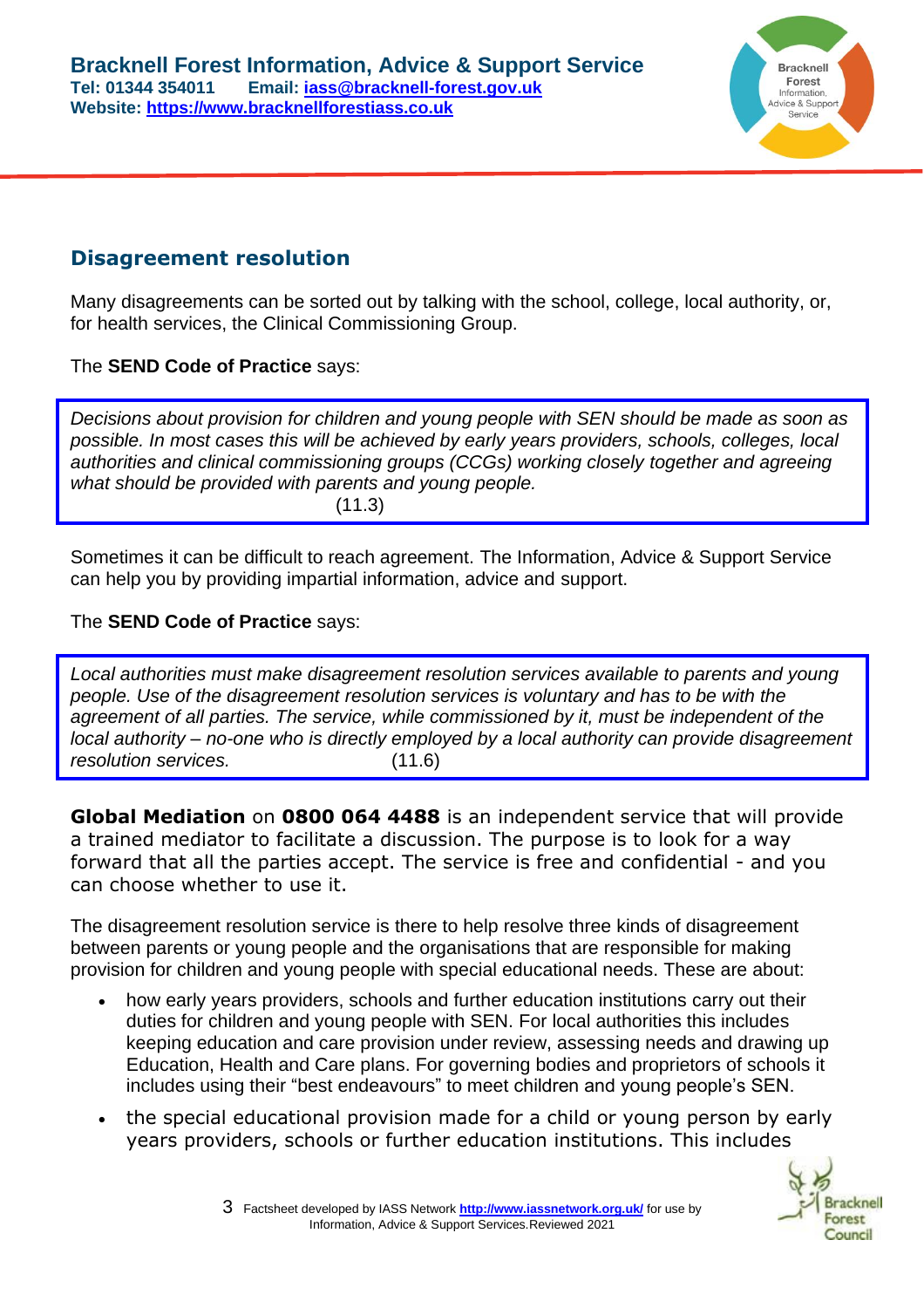

children and young people receiving **SEN support** and those with EHC plans.

• health or social care provision when this part of an **EHC needs assessment**, while EHC plans are being drawn up, reviewed or when children or young people are being reassessed.

Disagreement resolution services can also be used:

- during EHC needs assessments
- while EHC plans are drawn up
- while waiting for Tribunal appeals
- at review
- during reassessments.

Global Mediation on 0800 064 4488 can help you decide if independent disagreement resolution is the right way forward.

You can find out more about disagreement resolution services in the **[SEND Code of Practice](https://www.gov.uk/government/publications/send-code-of-practice-0-to-25)** sections 11.6 to 11.10.

# **Mediation**

Mediation is a type of disagreement resolution for disagreements that can be appealed to the Special Educational Needs and Disability Tribunal. The service is free and confidential.

The **[SEND Code of Practice](https://www.gov.uk/government/publications/send-code-of-practice-0-to-25)** says:

*If parents and young people want it to, mediation can take place following decisions by a local authority not to carry out an EHC needs assessment, not to draw up an EHC plan, after they*  receive a final EHC plan or amended plan, following a decision not to amend an EHC plan or a *decision to cease to maintain an EHC plan.* 

 $(11.13)$ 

If you wish to register an appeal with the **First Tier Tribunal (SEN and disability)** you first have to consider whether to enter mediation and obtain a certificate saying you have considered it. This is called **mediation advice**. If you decide not to go into mediation and tell the mediation adviser, they will send you a certificate within 3 working days and you can then register your appeal. You do not have to go into mediation if you do not want to – you only have to consider whether to or not.

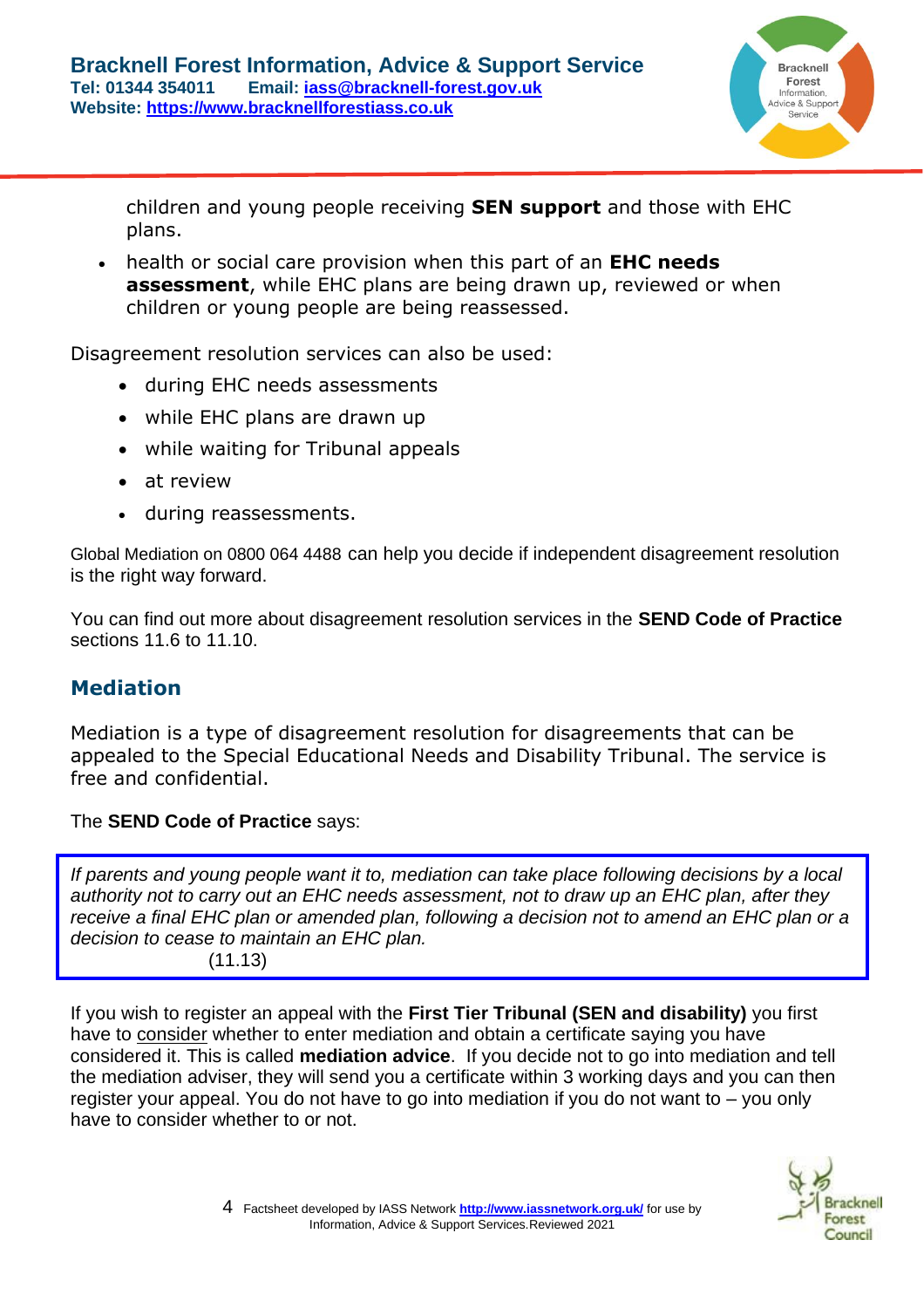

Your local authority must tell you about mediation and who to contact for the initial advice when they send you their decision. You must contact the mediation adviser within two months of getting the decision. Your time limit for appealing to the Tribunal is two months from the date of that decision, or one month from the date of the mediation certificate, whichever is the later.

There is one exception to this rule. You can register an appeal without considering mediation first if the appeal is only about the name of the school, or college, named on the plan, the type of school or college specified in the plan or the fact that no school or other institution is named.

If you choose mediation the local authority (or Clinical Commissioning Group) must take part. The meeting will be arranged within 30 days.

An independent mediator runs the meeting. When the meeting has finished the mediator issues you with a certificate within 3 working days. You need this certificate if you still want to register an appeal with the First Tier Tribunal. Your time limit for appealing to the Tribunal is two months from the date of the decision you disagree with, or one month from the date of the mediation certificate, whichever is the later.

Mediators must be trained and accredited and are independent of the local authority and Clinical Commissioning Group.

If you go over the two month deadline for considering mediation, or want to appeal without a certificate, the law says you can still approach the Tribunal to see if you can register your appeal.

The Information, Advice & Support Service or Global Mediation on 0800 064 4488 can help you decide if mediation is the right way forward.

You can find out more about mediation in the **[SEND Code of Practice](https://www.gov.uk/government/publications/send-code-of-practice-0-to-25)** sections 11.13 to 11.38.

#### **Do I have to choose between making a complaint, using disagreement resolution, appealing to the Tribunal and mediation?**

Usually you can follow more than one route. For example you can still make a complaint if you have already tried disagreement resolution. The Information, Advice & Support Service can explain your rights and the different procedures.

#### **Appeals**

The **[SEND Code of Practice](https://www.gov.uk/government/publications/send-code-of-practice-0-to-25)** says that parents and young people can appeal to the Tribunal about:

• *a decision by a local authority not to carry out an EHC needs assessment or re-*



5 Factsheet developed by IASS Network **<http://www.iassnetwork.org.uk/>** for use by Information, Advice & Support Services.Reviewed 2021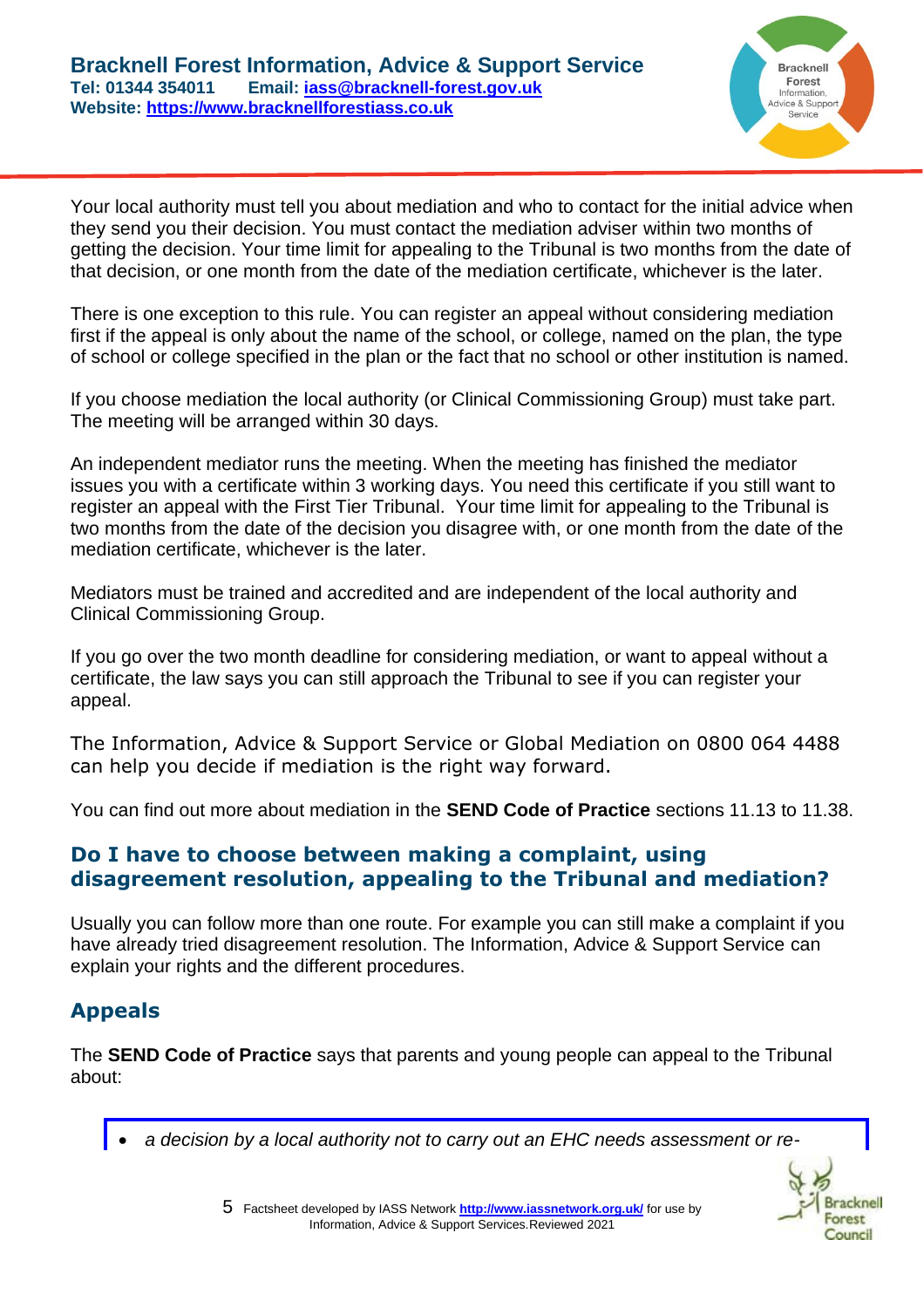

*assessment*

- *a decision by a local authority that it is not necessary to issue an EHC plan following an assessment*
- *the description of a child or young person's SEN specified in an EHC plan, the special educational provision specified, the school or other institution or type of school or other institution (such as a mainstream school/college) specified in the plan or that no school or other institution is specified*
- *an amendment to these elements of the EHC plan*
- a decision by a local authority not to amend an EHC plan following a review or re*assessment*
- *a decision by a local authority to cease to maintain an EHC plan*

(11.45)

You can find out more about appeals to the Tribunal in the **[SEND Code of Practice](https://www.gov.uk/government/publications/send-code-of-practice-0-to-25)** sections 11.39 to 11.55.

The Information, Advice & Support Service can explain the appeal process to you and provide impartial advice and support.

You can also appeal against a school exclusion. You can find out more about school exclusion appeals from **[IPSEA](http://www.ipsea.org.uk/) or [ACE](http://www.ace-ed.org.uk/)**.

## **Where can I get more information, advice or support?**

You can find out more about making a complaint about provision at your child's school on its website or by asking about its complaints procedure.

The **[Local Offer,](http://bracknellforest.fsd.org.uk/kb5/bracknell/directory/localoffer.page?familychannel=6)** published by the local authority, includes information about the arrangements for resolving disagreements and for mediation, and details about making complaints. It also tells you about your right to appeal to the Tribunal.

You can find the Local Offer at <http://bracknellforest.fsd.org.uk/kb5/bracknell/directory/localoffer.page?familychannel=6>

Chapter 11 of the **[SEND Code of Practice](https://www.gov.uk/government/publications/send-code-of-practice-0-to-25)** includes a lot more information about complaints procedures, disagreement resolution, mediation advice and mediation.

The Information, Advice & Support Service can give you:

- information about complaints procedures, disagreement resolution and mediation
- advice about what to do if you are unhappy with the support the school or college is providing